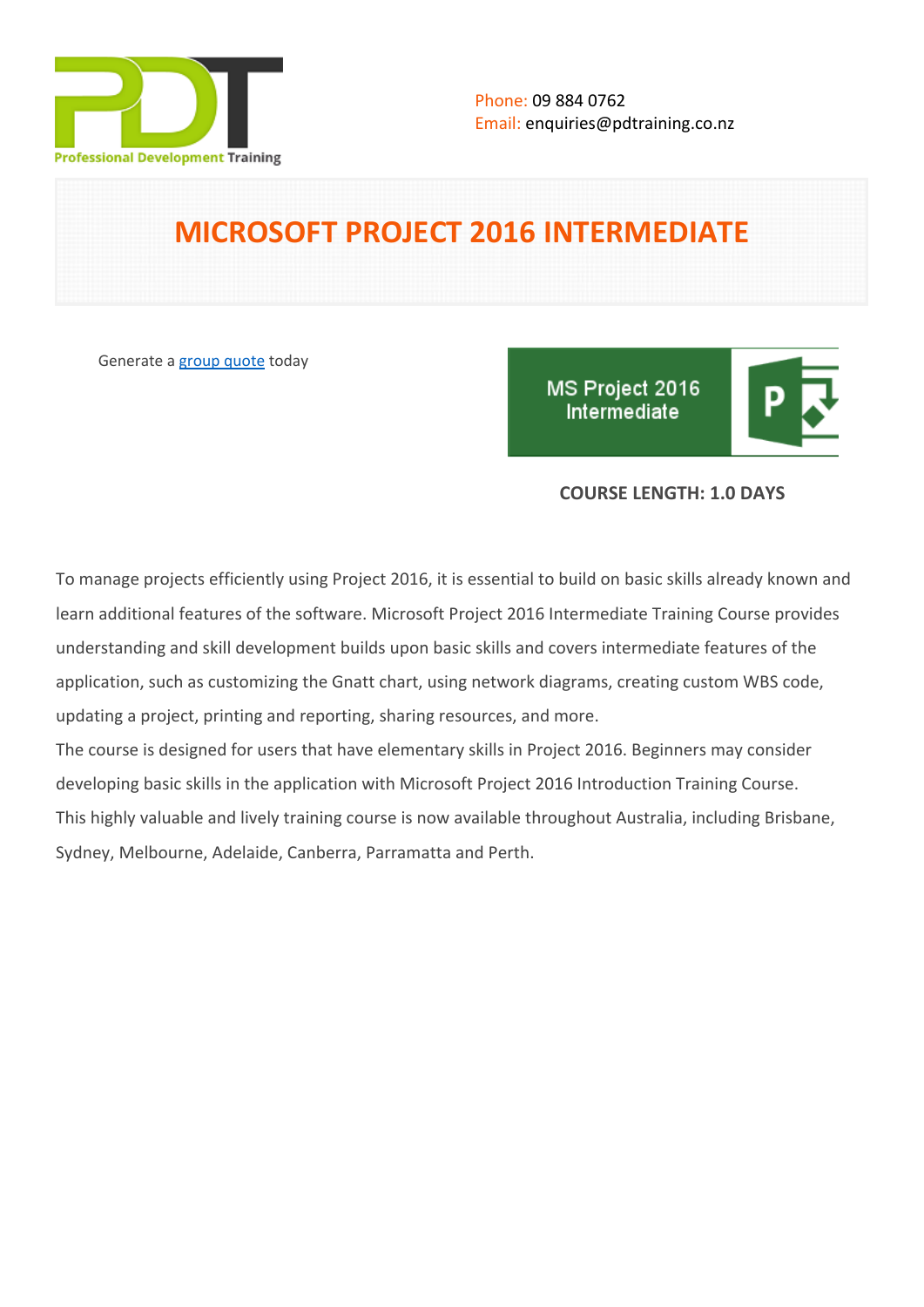## **MICROSOFT PROJECT 2016 INTERMEDIATE COURSE OUTLINE**

## **FOREWORD**

This training course helps participants to build upon basic skills in Microsoft Project 2016. Intermediate and new features of Microsoft Project 2016 will be covered, including understanding project views, managing projects, examining projects, updating projects, printing reports and project views, reporting by report type, updating the resource pool, and comparing project versions. During the course, participants will learn and practice the use of the various functions of Project 2016 to gain expertise in managing projects skilfully.

Microsoft Project 2016 Intermediate Training Course is the second course in the series of three: Introduction, Intermediate and Advanced Training Course in Microsoft Project 2016. Each of these courses is targeted to give valuable training to participants with different skill levels in the application.

## **OUTCOMES**

## **After completing this course, participants will have learned to:**

- Change time scales
- Add a custom Gantt Chart
- Use network diagrams
- Work with the Network Box (or Node)
- Modify and format tables
- Create, display and use custom WBS codes
- Use team planner
- Create a budget
- Use AutoFilters
- Track and update tasks
- Understand project costs
- Work with Project Server and Deliverable Fields
- View, organise and print reports
- Change print settings
- Review and update assignments
- Compare project versions
- Perform resource sharing functions
- Update the Resource Pool
- Stop resource sharing temporarily and permanently
- Consolidate projects